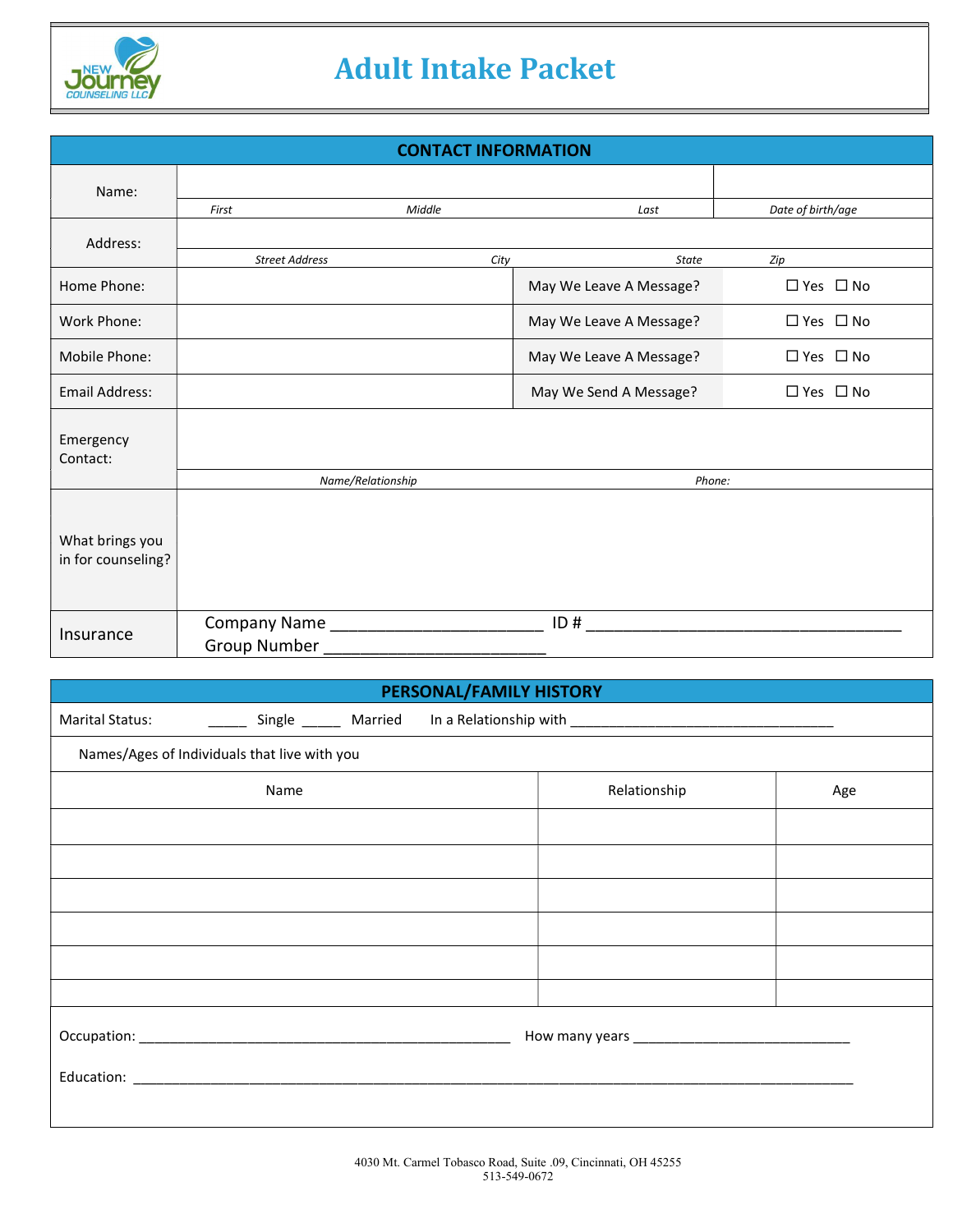

## Adult Intake Packet

| <b>MEDICAL HISTORY</b> |  |  |
|------------------------|--|--|
|                        |  |  |

| Do you have any medical conditions at this time?                                     | $\square$ Yes<br>$\Box$ No                     |                 |  |
|--------------------------------------------------------------------------------------|------------------------------------------------|-----------------|--|
| If Yes, Please<br>Explain:                                                           |                                                |                 |  |
| Phone _____________                                                                  |                                                |                 |  |
| $\Box$ Yes<br>Are you currently taking any prescription medications?<br>$\square$ No |                                                |                 |  |
| Name:                                                                                | Dosage:                                        | Reason:         |  |
| Name:                                                                                | Dosage:                                        | Reason:         |  |
| Name:                                                                                | Dosage:                                        | Reason:         |  |
| How often do you drink alcohol?                                                      | Type:                                          | Times Per Week: |  |
| Do you use any other drugs?                                                          | $\square$ Yes<br>$\square$ No<br>If Yes, List: |                 |  |

| <b>COUNSELING/PRIOR TREATMENT HISTORY</b> |      |                                       |  |
|-------------------------------------------|------|---------------------------------------|--|
|                                           | WHEN | <b>REACTION TO OVERALL EXPERIENCE</b> |  |
| Counseling/psychiatric                    |      |                                       |  |
| Suicidal thoughts/attempts                |      |                                       |  |
| Drug/alcohol treatment                    |      |                                       |  |
| Hospitalizations                          |      |                                       |  |
| Involvement with self-help groups         |      |                                       |  |

## SYMPTOMS/COMPLAINTS AT THIS TIME (OR IN THE LAST 3 MONTHS)

Please check behaviors and symptoms that you experience:

| Aggression      | Fatigue               | Mood shifts         |
|-----------------|-----------------------|---------------------|
| Anger           | Gambling              | Panic attacks       |
| Anxiety         | <b>Hallucinations</b> | Phobias/fears       |
| Avoiding people | Heart palpitations    | Recurring thoughts  |
| Cyber addiction | High blood pressure   | Sexual addictions   |
| Depression      | Hopelessness          | Sexual difficulties |
| Disorientation  | Impulsivity           | Sick often          |
| Distractibility | Irritability          | Sleeping problems   |
| Eating disorder | Judgment errors       | Suicidal thoughts   |
| Elevated mood   | Memory problems       | Worrying            |